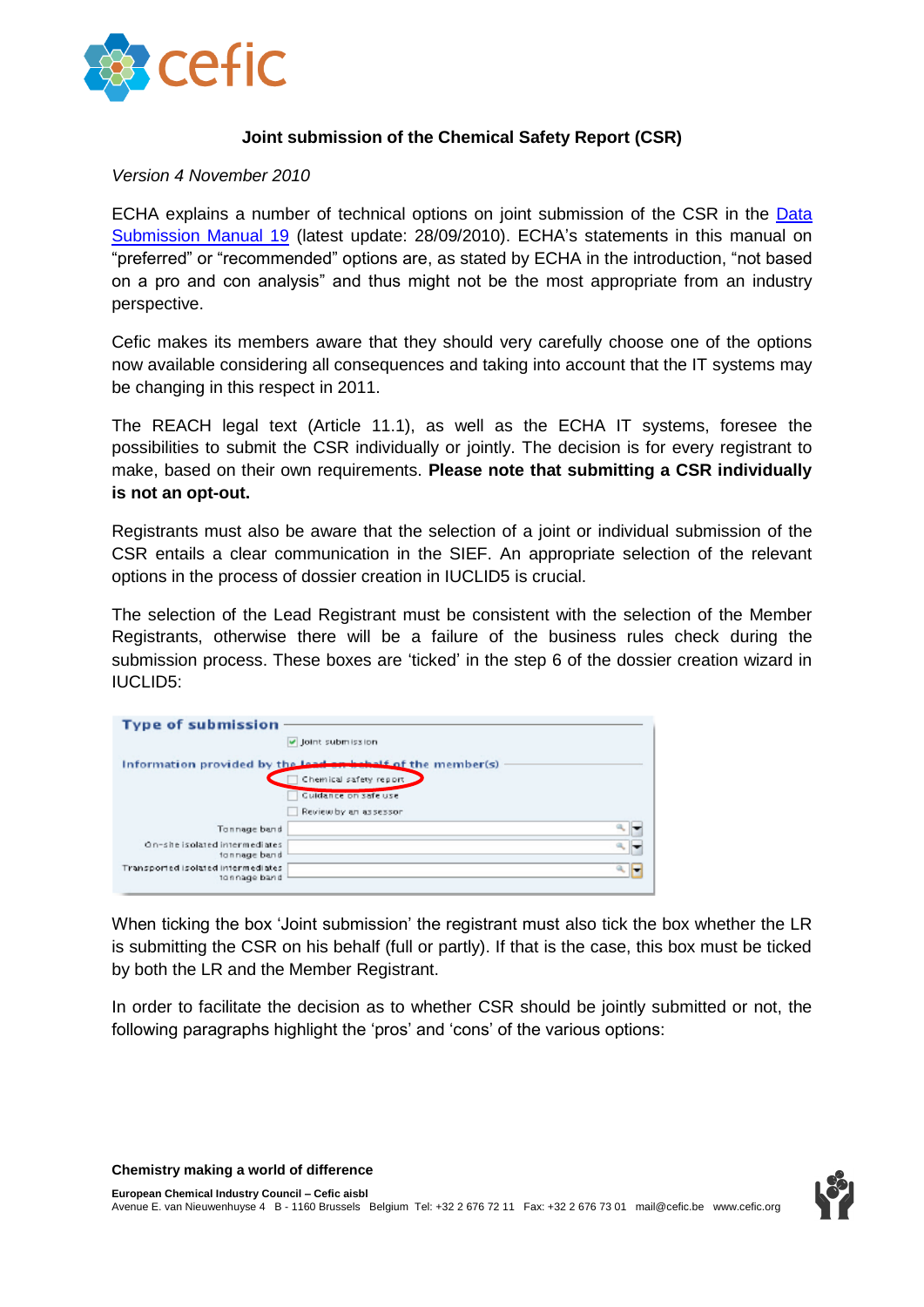## **Analysis of 4 main options**

## **1) No joint submission of CSR: CSR developed and submitted individually by each registrant**

| Pro                                                                                                                                                                                                                                                                         | Con                                                                                                                                                    |
|-----------------------------------------------------------------------------------------------------------------------------------------------------------------------------------------------------------------------------------------------------------------------------|--------------------------------------------------------------------------------------------------------------------------------------------------------|
| Maximal protection of information on uses,<br>quantities and company specific information                                                                                                                                                                                   | High workload at member registrants during<br>individual development of CSR                                                                            |
| CSR development and improvement on<br>downstream user feedback possible without the<br>involvement of other companies of the joint<br>submission                                                                                                                            | Individually developed CSR would impact all<br>Downstream Users (DU) as it may lead to non-<br>harmonized use conditions (RMMs)<br>communicated to DU. |
| The lead registrant has no obligations in the CSR<br>development concerning specifics of member<br>registrants. Thus specific opt-out issues can be<br>addressed by the individual registrant (e.g.<br>individual impurities).<br>Lead Registrant has no update obligation. | Upon REACH evaluation (Article 41 and 44) the<br>individual registrant will be directly contacted by<br>ECHA in CSR related questions                  |
| No trustee has to be involved                                                                                                                                                                                                                                               |                                                                                                                                                        |

## **2) No joint submission of CSR: CSR developed jointly but submitted individually by each registrant**

| Pro                                                                                                                                                                                                                                                                               | Con                                                                                                                                   |
|-----------------------------------------------------------------------------------------------------------------------------------------------------------------------------------------------------------------------------------------------------------------------------------|---------------------------------------------------------------------------------------------------------------------------------------|
| Reduced workload at member registrants using<br>jointly developed CSR                                                                                                                                                                                                             | Higher workload at the lead registrant (or trustee)<br>to collect CSR information and achieve<br>agreement by member registrants      |
| Jointly developed CSR will impact all downstream<br>users and help to establish harmonized use<br>conditions (RMMs)                                                                                                                                                               | The protection of information on uses, quantities<br>and company specific information might require<br>the involvement of a trustee   |
| CSR improvement following downstream user<br>feedback possible by each registrant without the<br>involvement of other companies of the joint<br>submission. Specific opt-out issues (e.g.<br>individual impurities) can be addressed by<br>additions to the jointly developed CSR | Upon REACH evaluation (Article 41 and 44) the<br>individual registrant will be directly contacted by<br>ECHA in CSR related questions |
| The lead registrant will not take over<br>responsibilities for unlimited time in relation to the<br>jointly developed CSR. Updates will be done<br>individually, so no workload for LR.                                                                                           |                                                                                                                                       |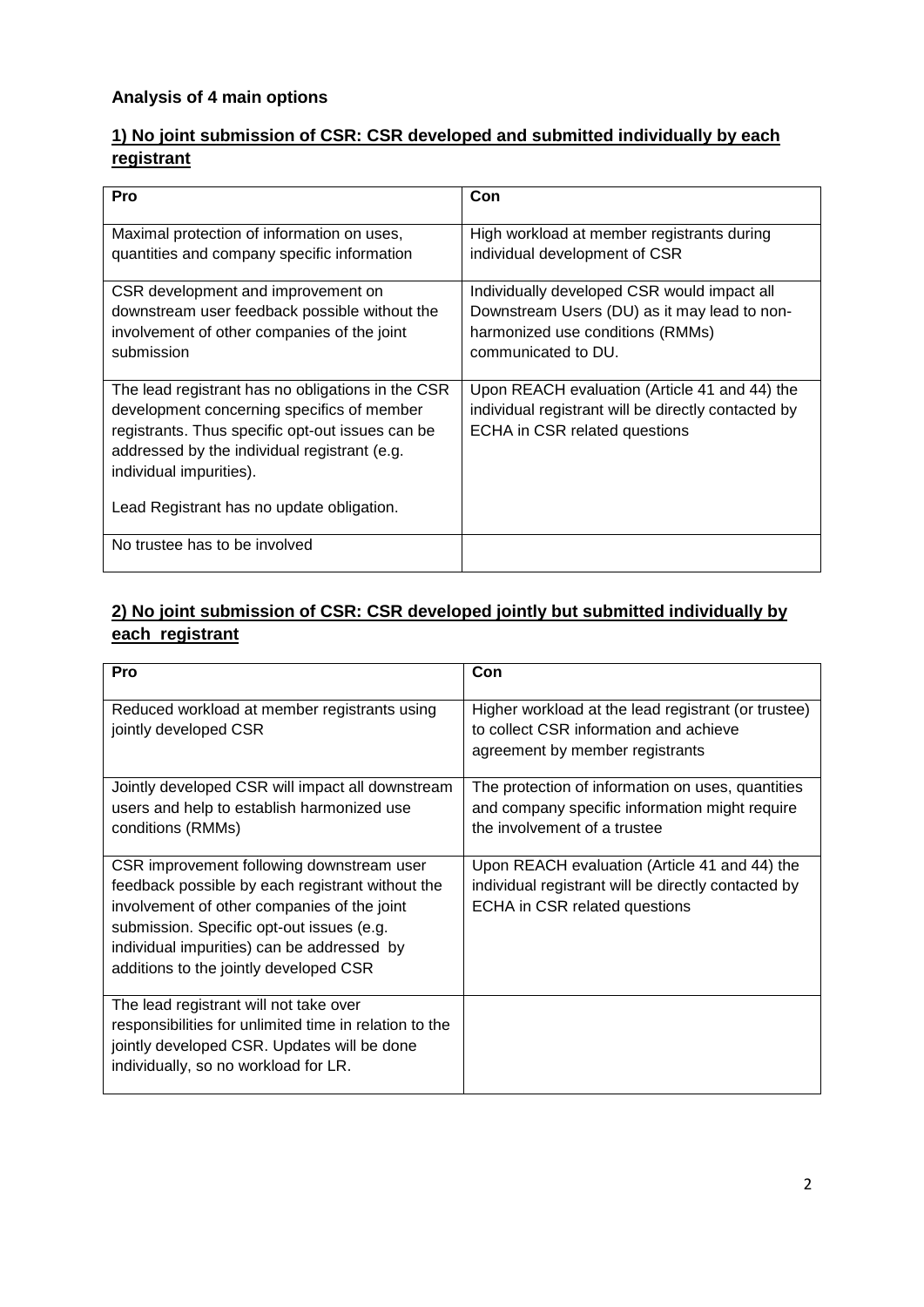## **3) Joint CSR submission of part B + Individual submission of (part A+ partially part B)**

| Pro                                                                                                                                                                         | Con                                                                                                                                                                                                                                                                                                       |
|-----------------------------------------------------------------------------------------------------------------------------------------------------------------------------|-----------------------------------------------------------------------------------------------------------------------------------------------------------------------------------------------------------------------------------------------------------------------------------------------------------|
| Reduced workload at member registrants<br>referring to the jointly submitted CSR                                                                                            | Higher workload at the lead registrant (trustee) to<br>collect CSR information and achieve agreement<br>by member registrants                                                                                                                                                                             |
| Jointly developed CSR will impact all downstream<br>users and help to establish harmonized use<br>conditions (RMMs)                                                         | CSR improvement following downstream user<br>feedback only possible with the involvement of<br>other companies of the joint submission (no fast<br>response possible)                                                                                                                                     |
| Upon REACH evaluation (Article 41 and 44) the<br>lead registrant will be contacted by ECHA in<br>jointly submitted CSR related questions, instead<br>of individual members. | The protection of information on uses, quantities<br>and company specific information might require<br>the involvement of a trustee to assure<br>competition law compliance.                                                                                                                              |
|                                                                                                                                                                             | The lead registrant takes over responsibilities for<br>unlimited time in relation to the update of jointly<br>developed CSR. He will have to communicate<br>any change to all member registrants.                                                                                                         |
|                                                                                                                                                                             | Splitting of the CSR document in up to three parts<br>requiring discipline in documentation and<br>reassembling the information for the extended<br>SDS compilation. Specific company issues (e.g.<br>due to individual impurities) must be addressed in<br>the individually submitted Part B of the CSR. |
|                                                                                                                                                                             | Only the lead registrant knows exactly what has<br>been submitted to ECHA. The member<br>registrants have no means to directly access the<br>information in REACH-IT. This can be<br>circumvented by an exchange of information<br>outside REACH-IT.                                                      |

# **4) Joint CSR submission (with no individual submission of part A or B)**

| Pro                                                                                                                                                                                      | Con                                                                                                                                                                                |
|------------------------------------------------------------------------------------------------------------------------------------------------------------------------------------------|------------------------------------------------------------------------------------------------------------------------------------------------------------------------------------|
|                                                                                                                                                                                          |                                                                                                                                                                                    |
| Reduced workload at member registrants<br>referring to the jointly submitted CSR                                                                                                         | Higher workload at the lead registrant (trustee) to<br>collect CSR information and achieve agreement<br>by member registrants                                                      |
| Jointly developed CSR will impact all downstream<br>users and help to establish harmonized use<br>conditions (RMMs)                                                                      | CSR improvement following downstream user<br>feedback only possible with the involvement of<br>other companies of the joint submission (no fast<br>response possible)              |
| For members: The lead registrant will assume<br>responsibilities for unlimited time in relation to the<br>jointly developed CSR. He will have to<br>communicate any change to all member | For the lead - the lead will take over<br>responsibilities for unlimited time in relation to the<br>jointly developed CSR. He will have to<br>communicate any change to all member |